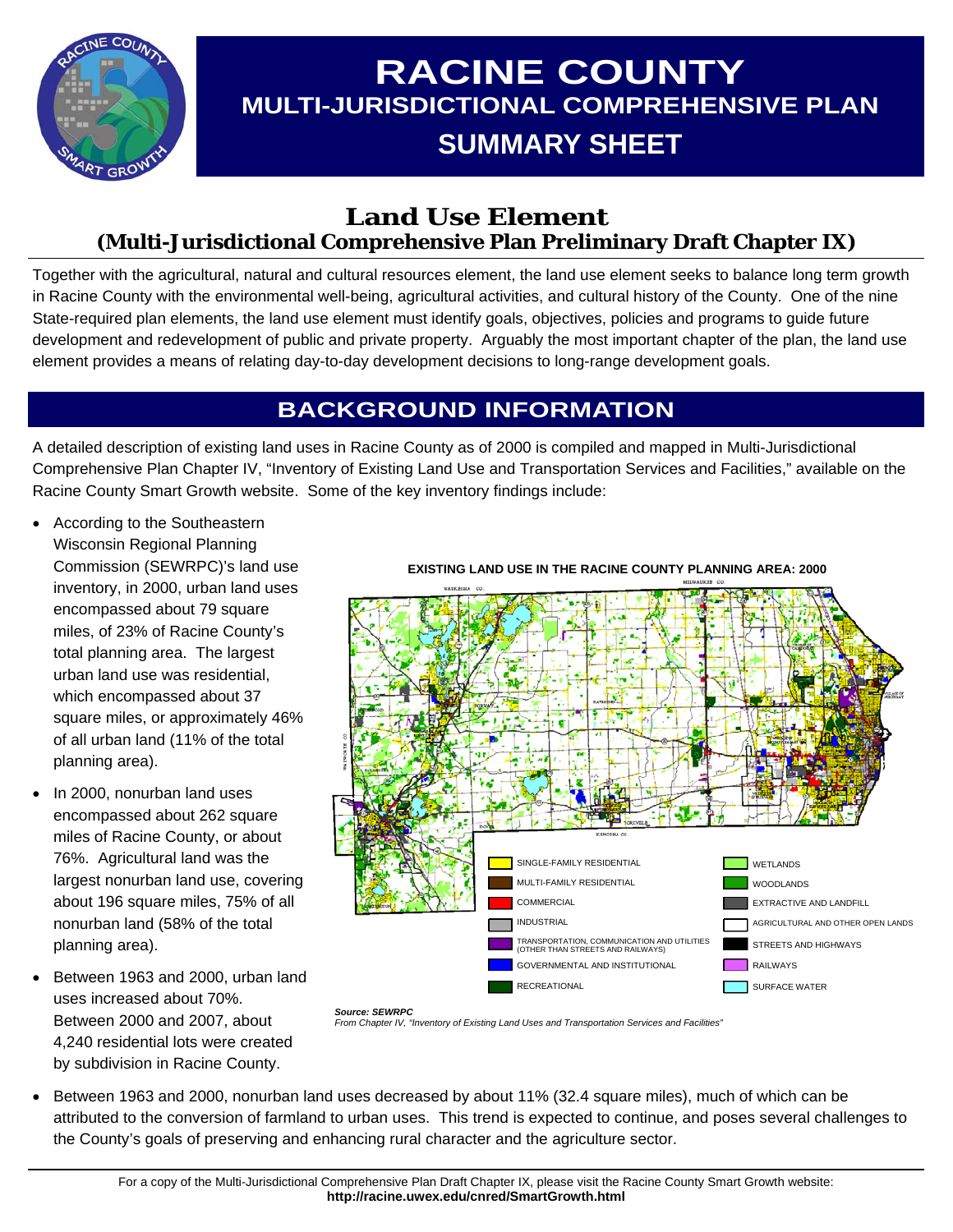# **PUBLIC INPUT**

Based on the countywide public opinion survey, and the strengths, weaknesses, opportunities and threats (SWOT) analyses conducted in 2007, some of the land use issues identified by the community included:

- The plan should strive to preserve rural and small town character.
- The plan should recognize the importance of balancing urban and rural land uses.
- The plan should consider the impacts of growth on public infrastructure and environmental and economic sustainability.
- The plan should strive to accommodate mixed use developments that could include housing, jobs, shopping, and schools.
- The plan should identify sufficient lands to accommodate job growth and economic development in the County.
- The plan should seek to balance the preservation of open space lands with private property rights.
- The plan should recognize and take into consideration the impacts of new developments on agricultural and open space lands and uses.

### **LAND USE PLAN: 2035**

The land use plan for Racine County is intended to guide the physical development of the planning area so that the County grows in a more efficient and attractive pattern, as well as to promote public health and safety and the general welfare of all residents. The recommended land use plan map for Racine County is a composite of the maps prepared by every city, village and town, and indicates where certain types of urban development should occur and areas that should be preserved for farmland and natural resources. Land use conflicts between adjacent communities, most commonly found between towns and neighboring cities or villages, are mapped and addressed in Chapter XVI, "Intergovernmental Cooperation Element."

It should be noted that the timing and location of future development is dependent on a number of factors, including political and economic climate and the availability of essential services (for example, sewer/water), and it is possible that not all lands identified for urban development will be fully developed by the year 2035.

#### **Urban Uses**

#### *Residential Development*

The plan envisions that additional urban residential development would be accommodated though the infilling of existing vacant lots in areas already committed to such use, on vacant developable land in designated urban residential areas, and on lands designated for redevelopment to urban residential or mixed-use residential uses. Between 2000 and 2035, urban residential lands are anticipated to increase by about 12,400 acres, or about 70%, while suburban residential lands are expected to increase by about 1,260 acres, or 115%.

#### *Commercial and Industrial Development*

Additional commercial and industrial land uses are expected to be created through the development of vacant land in the respective designated areas and on lands designated for redevelopment. Between 2000 and 2035, commercial land uses are anticipated to increase by about 2,700 acres, or 140%, while industrial land uses are anticipated to increase by about 5,000 acres, or 205%.

#### *Transportation, Communication, and Utility Development*

Additional transportation, communication and utility land uses would be created through the development of needed streets and highways in developing urban areas, airport expansions, and the expansion of utility facilities, such as sewage treatment plants. Between 2000 and 2035, these uses are anticipated to increase by about 5,200 acres, or 39%.

#### *Recreational Development*

Recreational land will increase through the expansion of existing park sites and the development of new park sites in developing urban areas in association with new residential neighborhoods. Between 2000 and 2035, recreational land uses are expected to increase by about 1,400 acres, or about 47%.



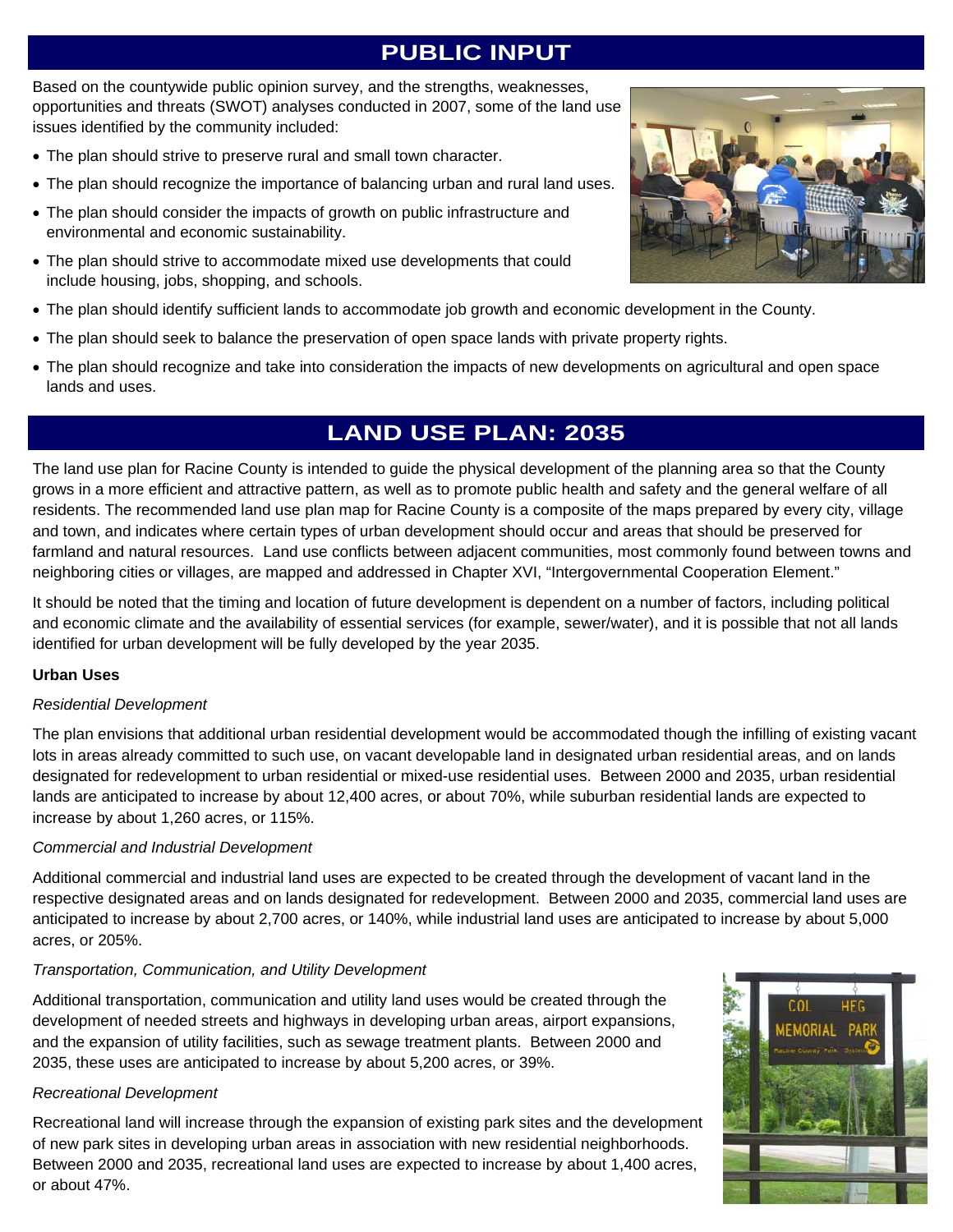#### **RECOMMENDED LAND USE PLAN FOR THE RACINE COUNTY PLANNING AREA: 2035**



#### **Nonurban Uses**

#### *Agricultural Lands*

Of Racine County's 17 local units of government, only the Village of Mt. Pleasant and the Towns of Burlington and Waterford have identified lands as prime agricultural land. These lands will be preserved in agricultural use, and may constitute about 19% of all the County's farmland in the year 2035.

Between 2000 and 2035, agricultural and open lands are anticipated to decrease by about 32,000 acres, or about 23%. About 77% of this converted land would be farmland; the remainder would be open space lands. About 1,800 acres of this decrease can be attributed to the planned restoration of farmland to more natural uses as environmental corridors and isolated natural resource areas.



#### *Environmental Corridors and Isolated Natural Resource Areas*

Primary environmental corridors—defined as areas rich in natural resources that are at least 2 miles long, 200 acres wide, and 400 acres in area—will be preserved in natural open uses, and are expected to increase by about 1,050 acres between 2000 and 2035. Secondary environmental corridors and isolated natural resource areas should be considered for preservation as urban and rural development occurs; these are anticipated to increase by about 720 acres. As mentioned above, these increases are likely to come from the reversion of currently farmed floodplains that are adjacent to existing environmental corridors or natural resource areas to more natural conditions.

*Other land uses addressed in this element include: governmental and institutional development, urban reserve, other open lands to be preserved, and extractive and landfill uses.*